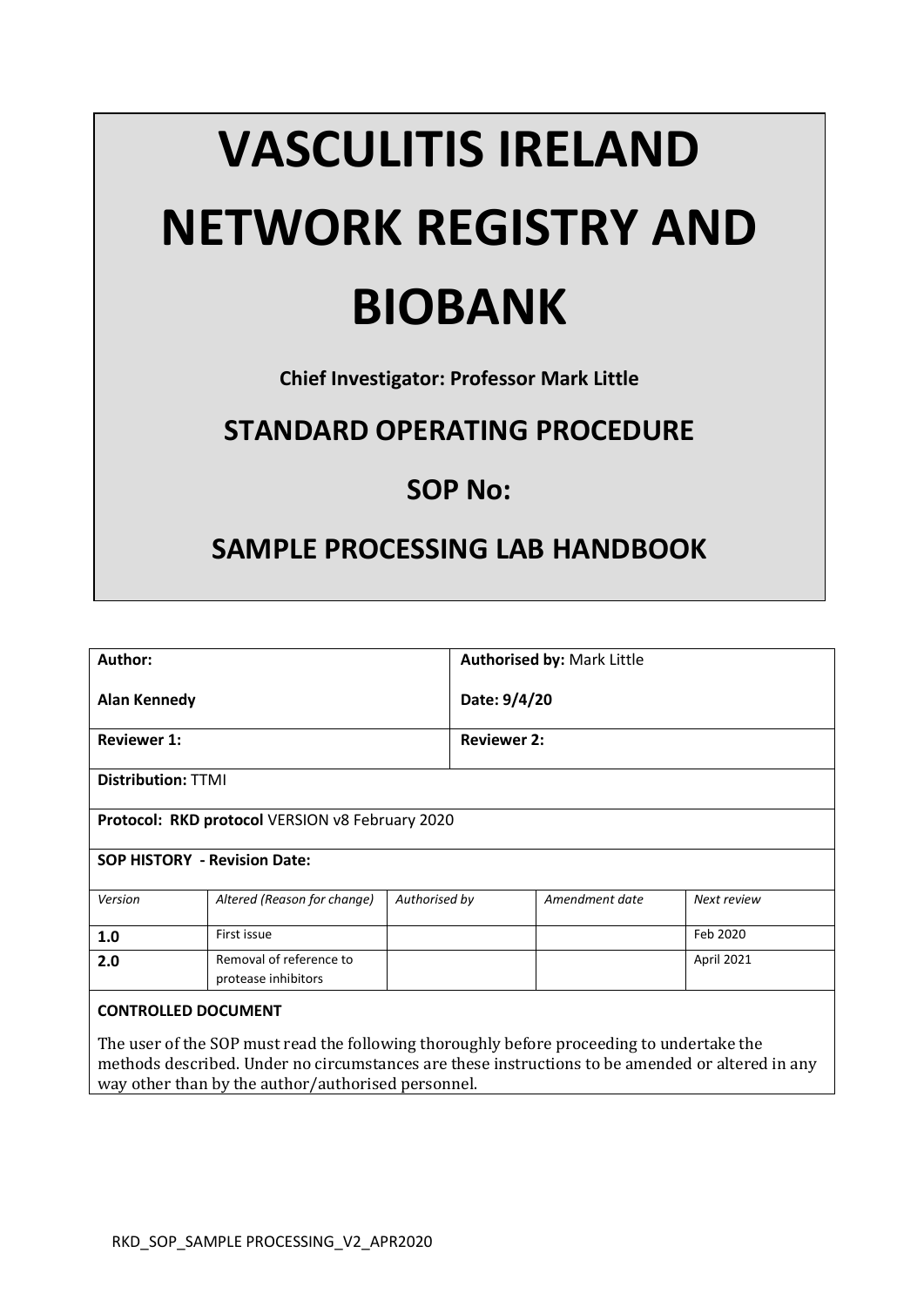# **Contents**

| 1.2. Notes on Centrifugation and the importance of setting the centrifuge to G or RCF and |  |
|-------------------------------------------------------------------------------------------|--|
|                                                                                           |  |
| 1.5. Processing of EDTA Plasma Sample for Proteomics and DNA Extraction 4                 |  |
|                                                                                           |  |
|                                                                                           |  |
| 2. Standard Operating Procedure: Sample Transportation after processing at local sites 10 |  |
|                                                                                           |  |
| 4. S.O.P. Emergency Response in case of main Biobank Freezer malfunction 10               |  |
|                                                                                           |  |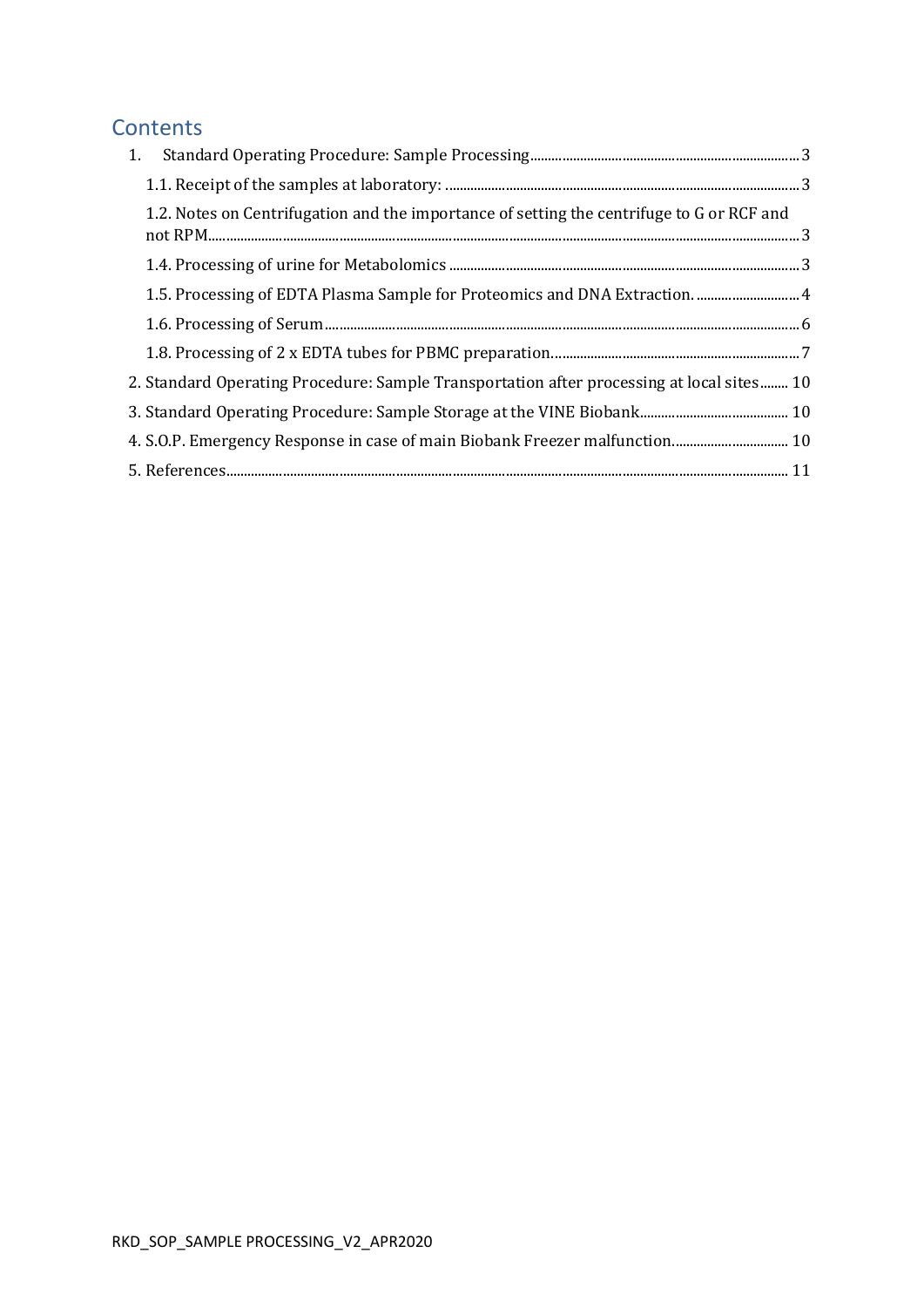## <span id="page-2-0"></span>1. Standard Operating Procedure: Sample Processing

#### <span id="page-2-1"></span>**1.1. Receipt of the samples at laboratory:**

It is the responsibility of the biobank technician or research nurse carrying out this procedure to ensure that all steps are completed competently and safely.

- 1. Research laboratory personnel/research nurses will be trained in the receipt and inspection of samples on arrival at the laboratory. All specimens will be inspected upon arrival, verifying that the correct specimen was received and that the information on the sample form, specimen collection container and sample identification, match each other. During this process of verification, appropriate handling temperature will be maintained.
- 2. If the integrity of the sample container is compromised, the proper amount of sample is not present, or the sample containers are not adequate this will be documented in the appropriate section, in the sample data section of the Case Report Form.
- 3. When the sample arrives in the biobank it must be registered and recorded in accordance with local laboratory procedure. The date and time that the specimen is received will be recorded in the Case Report Form.

## <span id="page-2-2"></span>**1.2. Notes on Centrifugation and the importance of setting the centrifuge to G or RCF and not RPM**

It is important that care is taken to ensure that you are spinning all samples at G or RCF centrifuge setting and not RPM- The biobank technician will show all processors how to do this during their training but if there are any doubts please ask!

#### <span id="page-2-3"></span>**1.4. Processing of urine for Metabolomics**

- 1. A red capped 50ml tube containing approximately 15ml of urine will be received on ice.
- 2. Spin the tube for 10 minutes at 2000G at 4̊degrees.
- 3. While taking care not to disturb the pellet, transfer the supernatant into 4x1ml cryovials with blue caps and 1x5ml cryovial with white cap and blue insert.
- 4. Handwrite Main Study ID, Urine M, and Visit Date on each tube.
- 5. Place the aliquots at -80 as soon as possible (see notes below on voiding to freezing time\*).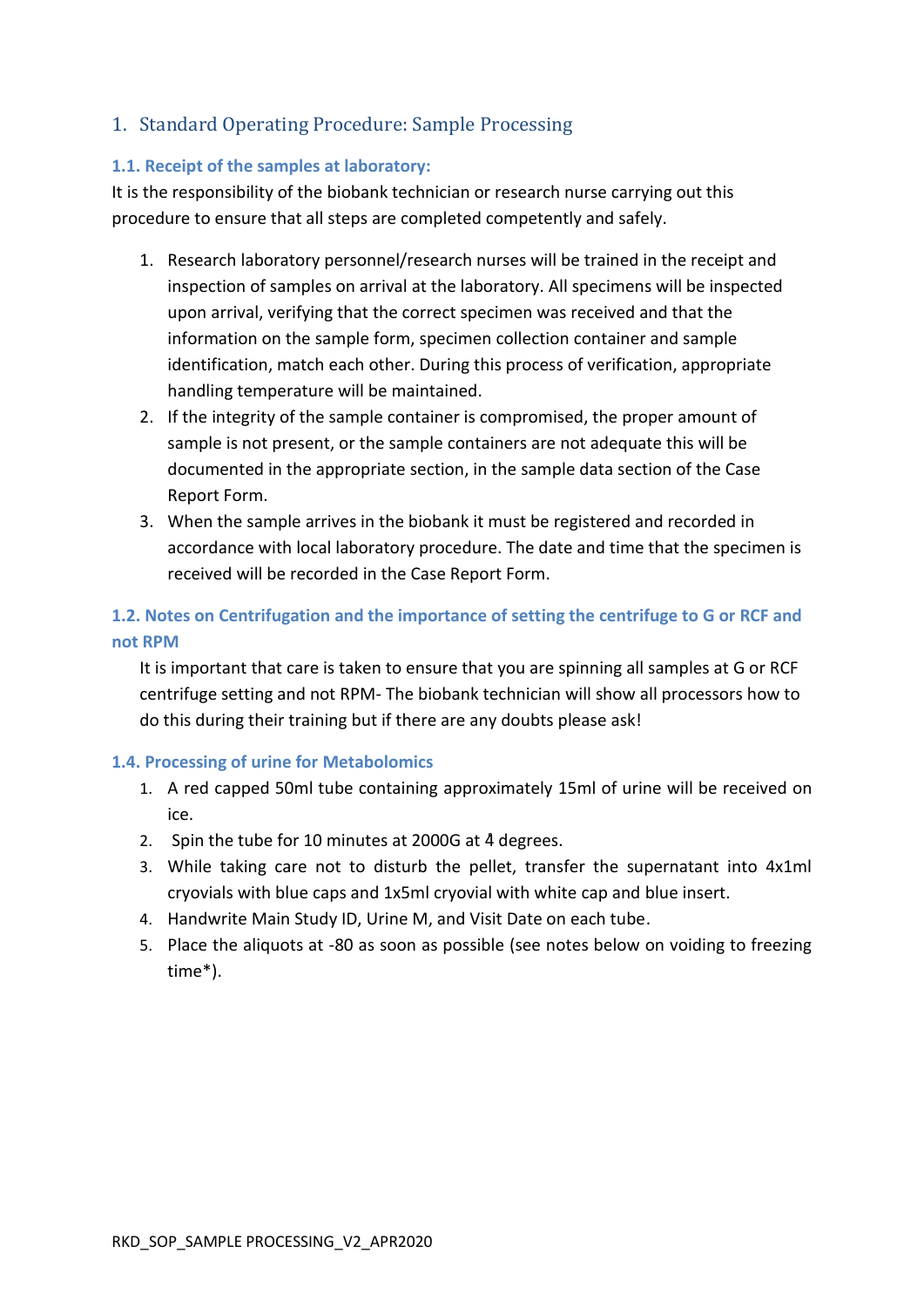

#### **Figure: Processing and Aliquoting of Urine for Metabolomics**

\* The voiding to freezing time for all samples should ideally be a maximum of 2-3 hours. All sample collection and freezing times are recorded. If, on occasion, the voiding to freezing time extends over 3 hours, the samples are still valuable for many types of analysis; this timing may not be crucial for some purposes however it is important to let the Biobank Technician know if this time is consistently extending to over 4 hours and never within 3 hours. This would indicate that there may be a problem with local clinic timings or processing that would have to be solved. The biobank technician will be monitoring the arm to freezing times at each site to ensure that there is no problem and assessing if changes need to be made in this regard.

#### <span id="page-3-0"></span>**1.5. Processing of EDTA Plasma Sample for Proteomics and DNA Extraction.**

- 1. The EDTA tube for plasma and DNA (or BD P100 tube if indicated) is received on ice and should remain on ice/at 4̊C throughout processing.
- 2. **The arm to freezing time should ideally be a maximum of 2 hours**. All sample collection and freezing times are recorded, and this enables the researchers to request only samples with an arm to freezing time of 2 hours if this is what is necessary for their analysis. This proteomics sample is one of the most prone to degradation and so it is imperative that the sample is processed and frozen as quickly as possible.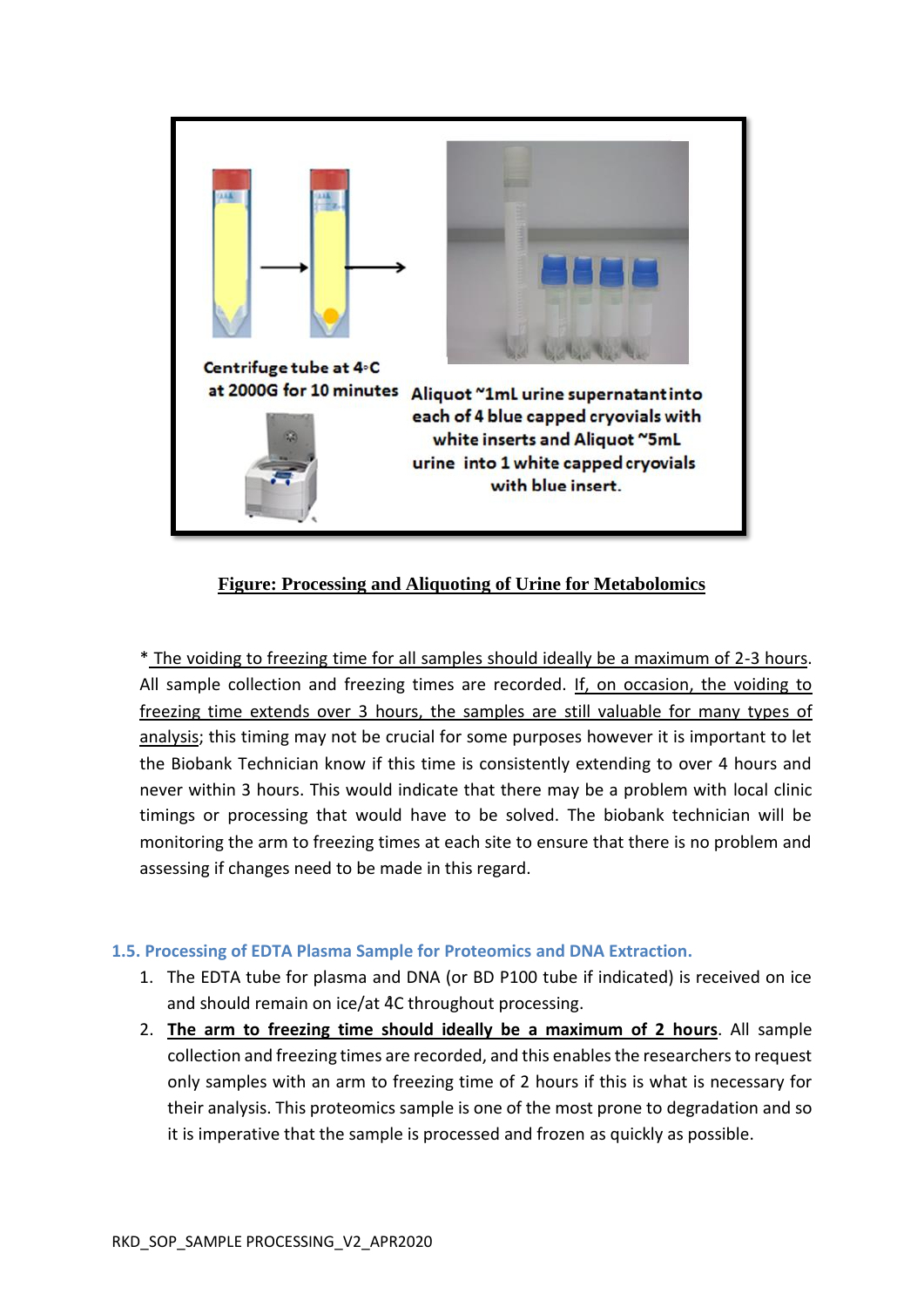- 3. Centrifuge the plasma tube at 2000G for 10 minutes at  $4^{\circ}$ C. Record the time of spinning in the Sample Data Section of the Case Report Form. This spin can be done at the same time as the serum spin, D3.7 below.
- 4. The Blood will separate into 3 layers: a clear, upper plasma layer; a lower red blood cell layer; and a thin interface containing the white blood cells (buffy coat) as indicated in Figure 13 below.
- 5. Using a plastic transfer pipette, collect the plasma (clear liquid) from the EDTA tube for plasma, being very careful not to disturb the white blood cell layer and transfer it into a 15ml red capped tube.
- 6. Label this tube with Main study ID
- 7. Centrifuge the 15ml red-capped tube containing the plasma again at 2000g for 10 minutes to remove all platelets.
- 8. Remove the 15ml tube from the centrifuge after the  $2^{nd}$  spin is complete and using a P1000 pipette, -distribute the plasma among 3 cryovials with white lids and purple inserts.
- 9. Label each cryovial with the Main study ID, Plasma and Date of Visit.
- 10. Transfer the tubes to a -80 $^{\circ}$ C Freezer for storage. Record the time of freezing in the sample details section of the Case Report Form. Also Record that 2<sup>nd</sup> spin has been done as illustrated below:

| <b>SERUM DETAILS</b>                                                           |                                     | <b>PLASMA DETAILS</b>                           |  |                                                                                       |  |
|--------------------------------------------------------------------------------|-------------------------------------|-------------------------------------------------|--|---------------------------------------------------------------------------------------|--|
| <b>TIME OF COLLECTION:</b>                                                     |                                     | TIME OF EDTA TUBE COLLECTION:                   |  |                                                                                       |  |
| <b>TIME OF SPINNING:</b>                                                       |                                     | <b>TIME OF SPINNING:</b>                        |  |                                                                                       |  |
| <b>TIME OF FREEZING:</b>                                                       |                                     | <b>TIME OF FREEZING:</b>                        |  |                                                                                       |  |
| Number of 2ml cryovials frozen:                                                |                                     | Number of 2ml cryovials frozen:                 |  |                                                                                       |  |
| Volume stored in each cryovial:                                                |                                     | Volume stored in each cryovial:                 |  |                                                                                       |  |
| Centrifuge setting for Blood Spins (please circle)                             |                                     | Protease Inhibitor added:                       |  | Yes/ NO- Please Circle                                                                |  |
| 1500G<br><b>2000G</b>                                                          |                                     | <b>Number vials have PI:</b>                    |  |                                                                                       |  |
| Plasma had 2 spins?:<br>Yes/No                                                 | Number vials don't have PI:         |                                                 |  |                                                                                       |  |
| <b>DNA DETAILS</b>                                                             | <b>EDTA TUBE PBMC- PREP DETAILS</b> |                                                 |  |                                                                                       |  |
| <b>Record what</b><br>setting centrifuge<br>was set at for<br>blood spins here |                                     | <b>Record if Plasma</b><br>had second spin here |  | <b>Record how many</b><br><b>Vials</b><br>of plasma had PI<br>added/not added<br>here |  |

11. When the plasma has been aliquoted **do not discard the EDTA tube**. Label it with the Main Study ID, Date of Visit and EDTA DNA on the tube and store at -80 for DNA extraction. The biobank technician will arrange for DNA extraction to be carried out later and aliquots of normalised DNA will be barcoded and labelled and stored at - 20̊C.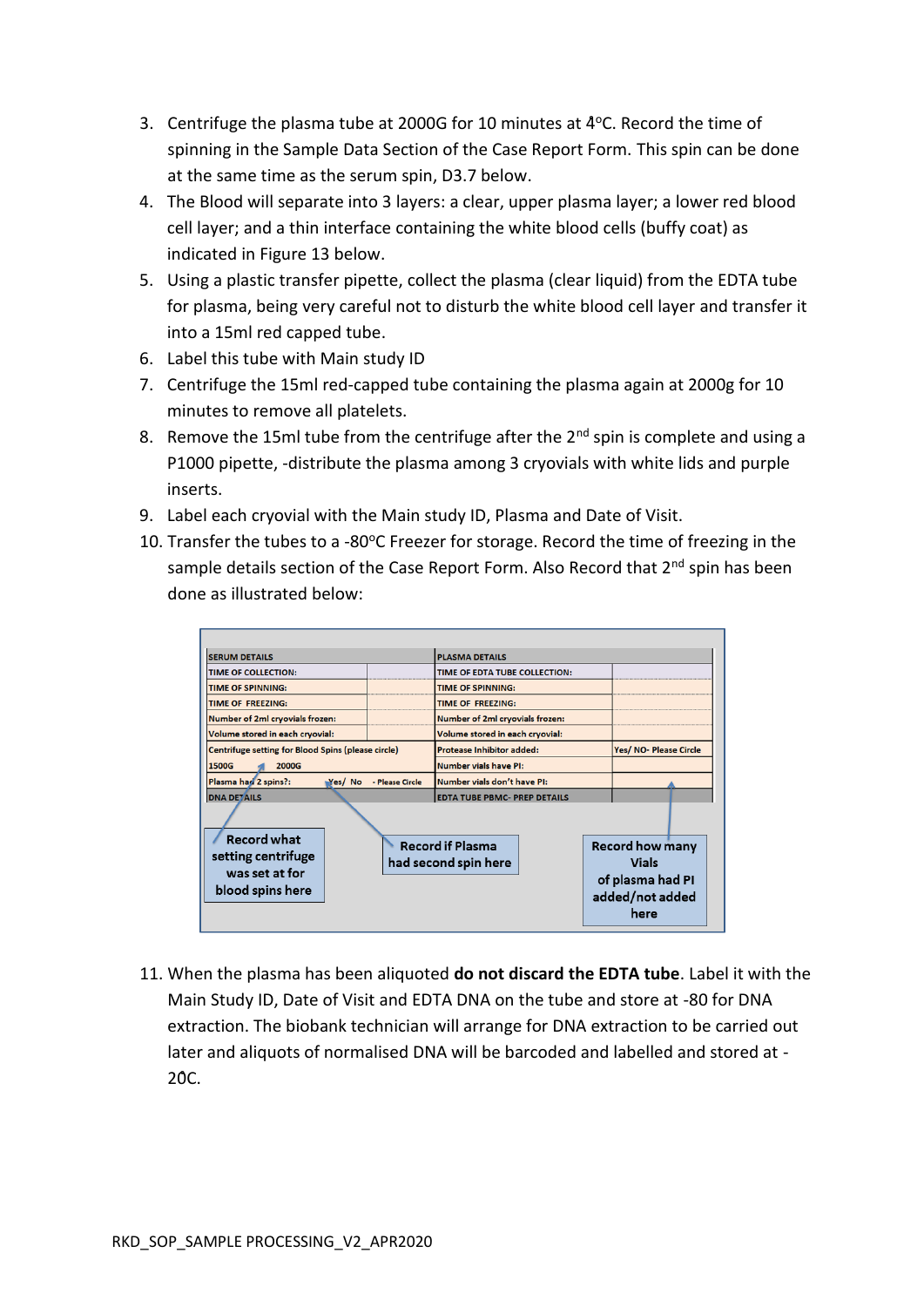

# **Figure: Processing and Aliquoting of Plasma Sample and storage of EDTA DNA sample for DNA Extraction (PI is no longer added to plasma tubes).**

#### <span id="page-5-0"></span>**1.6. Processing of Serum**

- 1. The red capped serum tube is received at room temperature and should remain at room temperature throughout processing apart from the 10-minute spin at 4 degrees.
- 2. Centrifuge the serum tube at 2000G for 10 minutes at  $4^{\circ}$ C. Remove from Centrifuge once spin is over and place back at room temperature.
- 3. Record the time of spinning in the Sample Data Section of the Case Report Form.
- 4. The Blood will separate into 2 layers: a clear, upper serum layer; a lower red blood cell layer.
- 5. Using a plastic transfer pipette, collect the serum (clear liquid) from the serum tube, being careful not to disturb the red cell clot.
- 6. Distribute the serum among 3 x 1ml cryovials and cap with yellow lids.
- 7. Label each cryovial with the barcoded label marked 'Serum'
- 8. Transfer the tubes immediately to a -80̊C Freezer for storage.
- 9. Record the time of freezing in the Sample details section of the Case Report Form.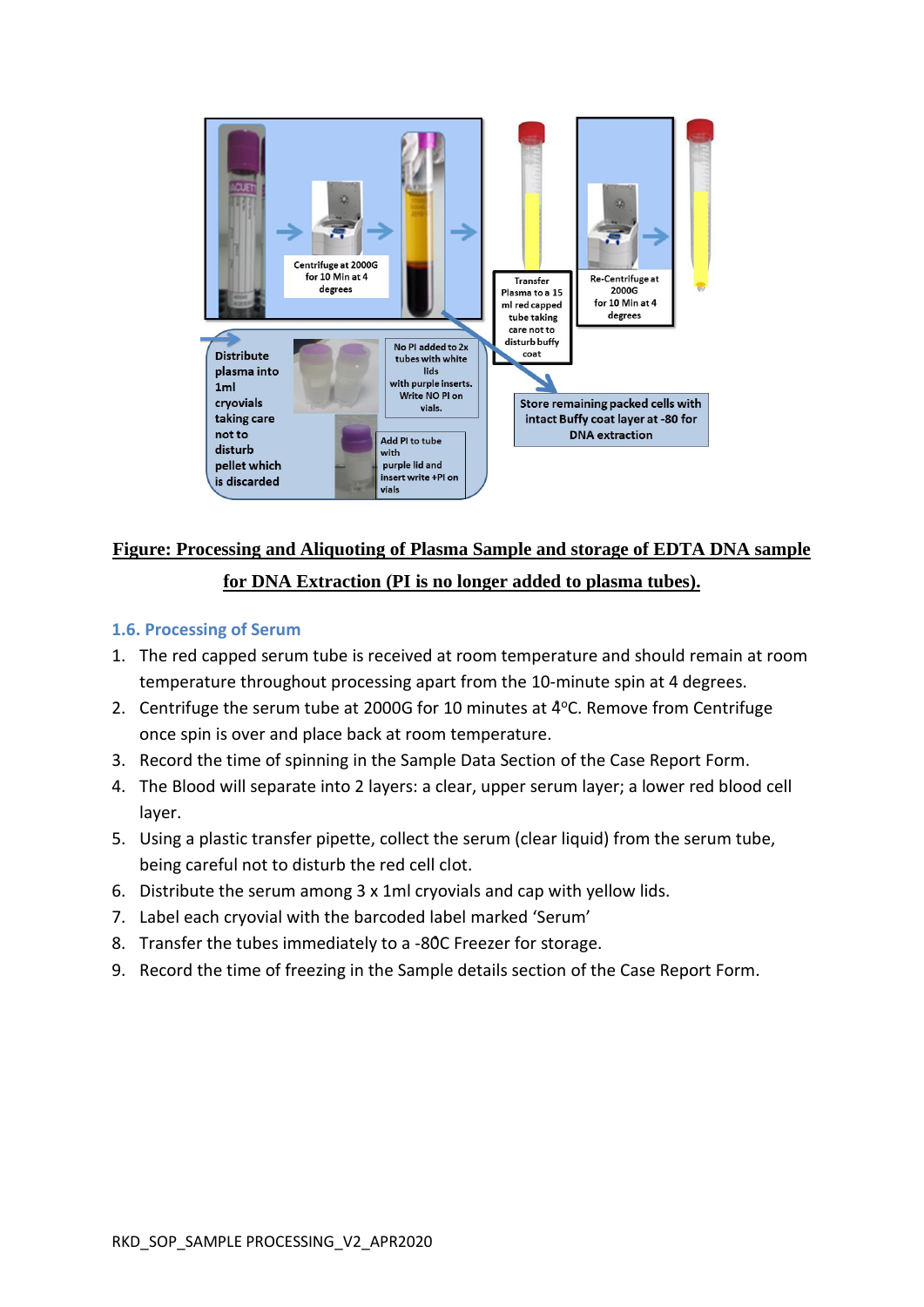

#### **Figure: Processing and Aliquoting of serum sample**

1.7. Processing of PaxGene tube for RNA analysis.

- 1. The PaxGene sample is received **at room temperature** and should be kept upright at all times.
- 2. Ensure tube is labelled with the appropriate barcoded label. Hold specimen at room temperature for a minimum of 2 hours before storage.

(If it is not suitable due to time constraints to maintain the Paxgene tube at room temperature for two hours it may be stored at room temperature for up to 72hours before placing at -20. However, **the PaxGene tube must be stored at room temperature for a minimum of 2 hours before freezing at -20.**)

The PaxGene tube should remain at -20 at the local site until subsequent transfer to the central biobank for long-term storage at -80.

3. The time and date of freezing at -20 is recorded on the sample details section of the Case Report form.

#### <span id="page-6-0"></span>**1.8. Processing of 2 x EDTA tubes for PBMC preparation.**

- 1. Adjust temperature of "Mr Frosty" to 4°C.
- 2. Transfer the blood sample (~9ml) from each EDTA tube into a 50ml tube. Wash the residual blood from each EDTA tube with 9ml of PBS (GIBCO Invitrogen catalogue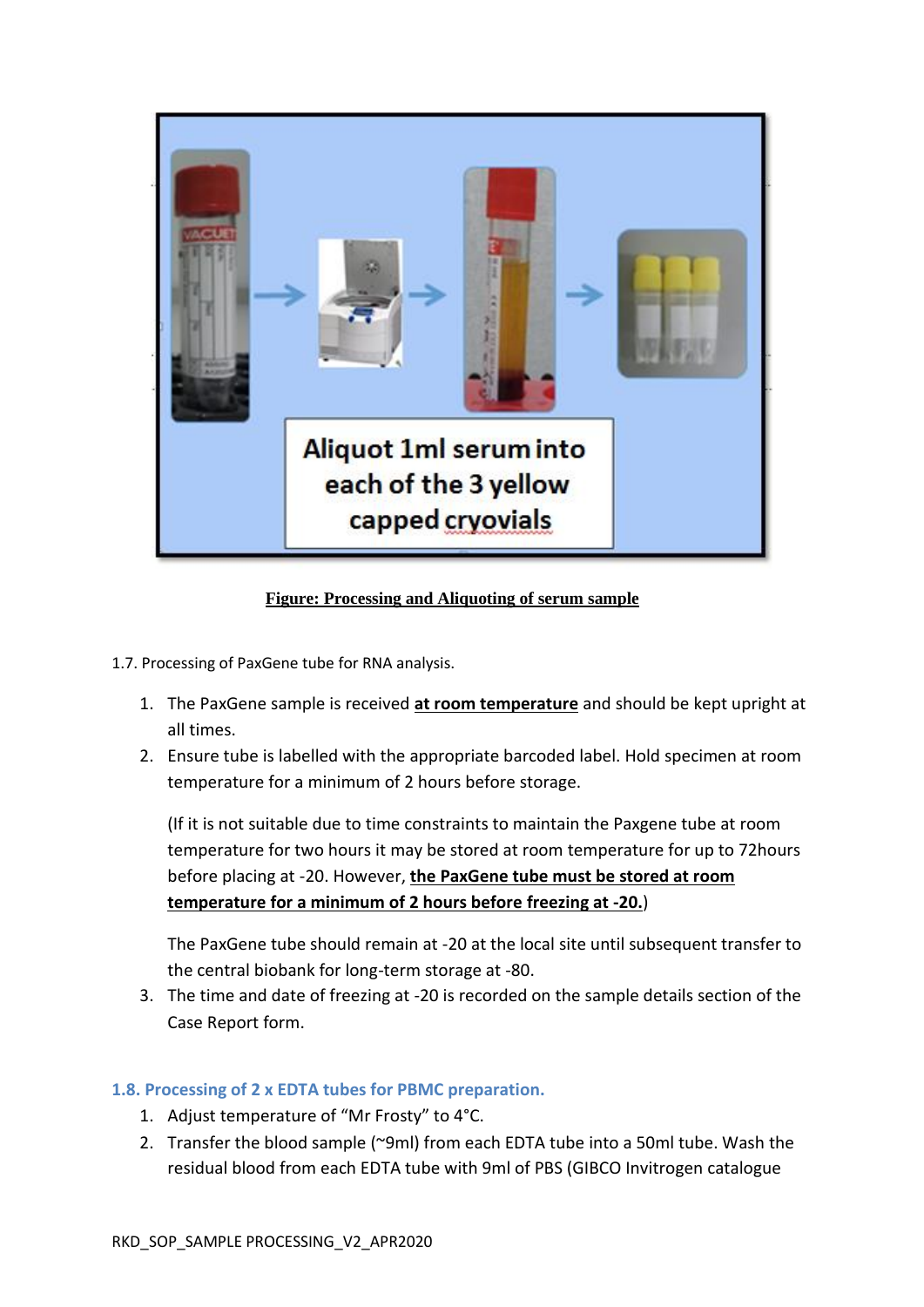number: 14190-094) and add to the new tube to ensure maximum sample collection and 1:1 dilution of blood with PBS.

- 3. In two additional tubes pipette 9ml of lymphoprep (Axis Shield catalogue: 1114545).
- 4. Slowly pipette the 18mls of diluted blood sample into each tube containing lymphoprep (2:1 ratio of diluted blood to lymphoprep). The blood should sit as a layer above the lymphoprep.
- 5. Centrifuge the sample at 400g for 25 minutes at room temperature with 0 Acceleration and 0 Brake.
- 6. Remove sample from centrifuge and discard top layer which contains plasma, taking care not to disrupt the buffy coat layer directly beneath the plasma.
- 7. Hold a Pasteur pipette above the buffy coat layer and gently pipette out the cells into an additional tube. Circle the tube with the pipette to remove all cells.
- 8. Add PBS to fill the tube containing the cells. Centrifuge at 800g for 5 minutes.
- 9. Remove the supernatant and resuspend cell pellet in 50ml PBS.
- 10. Centrifuge at 400g for 10 minutes.
- 11. Remove supernatant and resuspend cell pellet in media (Complete RPMI see recipe below).
- 12. Count the cells using a haemocytometer according to the following formula: NO. OF CELLS IN ONE LARGE SQUARE X DILUTION FACTOR X 10,000 = Number of cells/ml
- 13. Place cells on ice or in fridge for a few minutes to cool.
- 14. Dilute cells with media to give a concentration of  $\simeq$  10x10<sup>6</sup> cells/ml
- 15. Label required number of cryovials (will depend on number of cells obtained) Main Study ID, date, No. of cells per vial and processor initials
- 16. Add 500μl of cold cells (~5x10<sup>6</sup> cells) to cryovials on ice. Quickly add 500μl of cold freezing mix (see recipe below)
- 17. Place in "Mr Frosty" and store in a -80˚C freezer. NOTE: Freezing media contains DMSO which is toxic to cells at ambient temperature, so once added to cells tubes should be transferred to -80°C freezer with minimum delay.
- 18. The time and date of freezing is recorded on the sample details section of the Case Report form.
- 19. Next day, transfer cells from "Mr Frosty" to normal freezer box and eventually to liquid nitrogen for long term storage.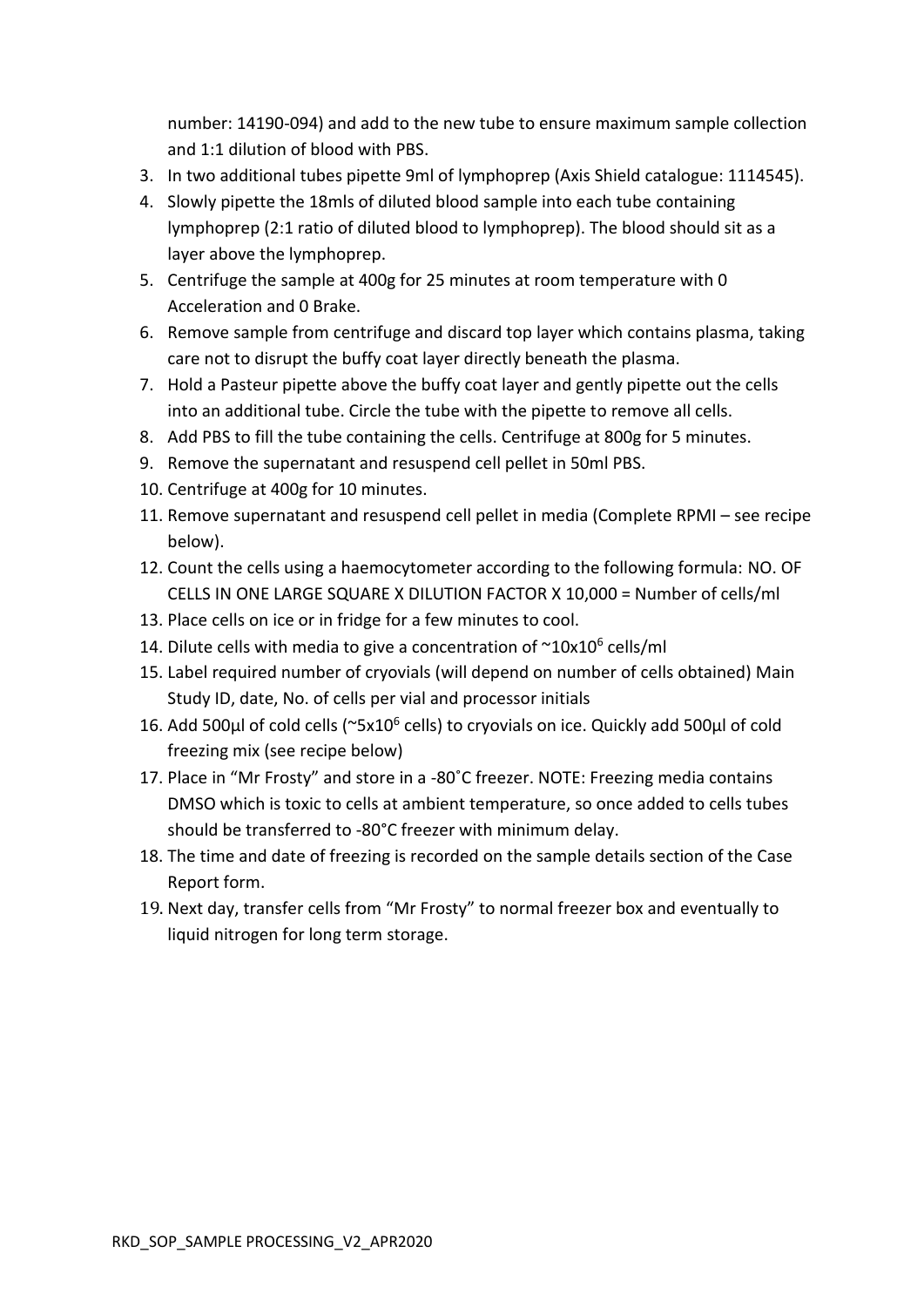#### A. **Complete RPMI media recipe:**

- · 500ml RPMI media (GIBCO Invitrogen catalogue number: 61870)
- · 5ml Pen/Strep (GIBCO Invitrogen catalogue number: 15140-026)
- · 5ml Fungizone (GIBCO Invitrogen catalogue number: 15290-122)
- · 50ml FCS (Biosera-from Labtech catalogue number: FB1001/500)

#### B**. Cold freezing mix recipe:**

80% FCS (Biosera-from Labtech catalogue number: FB1001/500) 20%DMSO Dimethyl sulfoxide (Sigma Aldrich Catalogue number: D8418)

#### 1.9. Sample Processing Summary

| <b>Serum</b>                            | <b>Transport at room</b><br>temp. Centrifuge at<br>4 °C at 2000G for 10<br>minutes                                                                                                                                                                      | Aliquot ~1mL plasma<br>into each of 3 yellow<br>capped cryovials.                                                                                                     | Label Main Study ID,<br><b>Sample Type, Visit Date</b>                                                                                                                                                                                   | <b>Store in Patient</b><br>Encounter bag in -<br>80 <sup>°</sup> C Freezer                                                                                   |
|-----------------------------------------|---------------------------------------------------------------------------------------------------------------------------------------------------------------------------------------------------------------------------------------------------------|-----------------------------------------------------------------------------------------------------------------------------------------------------------------------|------------------------------------------------------------------------------------------------------------------------------------------------------------------------------------------------------------------------------------------|--------------------------------------------------------------------------------------------------------------------------------------------------------------|
| <b>EDTA: Plasma &amp;</b><br><b>DNA</b> | Transport on ice.<br>Centrifuge at 4°C at<br>2000G for 10<br>minutes.<br>Remove plasma<br>taking care not to<br>disturb buffy coat to<br>a new 15ml tube.<br>Respin at 2000G for<br>10 minutes at 4<br>degrees.<br>Remove plasma with<br>P1000 pipette. | Aliquot final (spun<br>twice) ~1mL plasma<br>3x white capped<br>cryovials with purple<br><b>inserts</b>                                                               | <b>Label with Main Study</b><br>ID, Sample Type, Visit<br><b>Date</b><br><b>Ensure remaining tube</b><br>with packed cells<br>including intact buffy<br>coat is labelled with<br><b>Main Study ID, Sample</b><br><b>Type, Visit Date</b> | <b>Store all in Patient</b><br>Encounter bag in -<br>80°C Freezer                                                                                            |
| <b>PaxGene tube</b><br>for RNA          | <b>No Initial Processing.</b><br><b>Transport at room</b><br>temp.                                                                                                                                                                                      | <b>Ensure tube is labelled</b><br>with the appropriate<br>barcoded label.<br>(Pax-RNA)                                                                                | N.B. Hold specimen at<br>room temperature<br>(18 °C-25 °C) for a<br>minimum of two hours<br>before storage.                                                                                                                              | Store in open<br>plastic rack in -20°C<br>Freezer<br>for 24hours and<br>then transfer to -<br>80°C. NB: DO NOT<br><b>STORE IN</b><br><b>POLYSTYRENE RACK</b> |
| 2x EDTA tube for<br>PBMC prep.          | <b>No Initial Processing.</b><br><b>Transport at room</b><br>temp. Record time<br>of collection on<br>tubes.                                                                                                                                            | <b>Ensure tubes are</b><br>labelled with Main<br><b>Study ID, Sample</b><br>Type, Visit Dat                                                                           | N.B. Hold specimen at<br>room temperature until<br>transfer to a scientist<br>trained in PBMC<br>preparation.                                                                                                                            |                                                                                                                                                              |
| <b>Urine for</b><br>metabolomics        | Transport on ice.<br>Centrifuge tube at<br>4°C at 2000G for 10<br>minutes                                                                                                                                                                               | Aliquot ~1mL urine<br>into each of 4 blue<br>capped cryovials with<br>blue inserts and<br>Aliquot ~5mL urine<br>into 1 white capped<br>cryovials with blue<br>insert. | <b>Main Study ID, Sample</b><br><b>Type, Visit Date</b>                                                                                                                                                                                  | <b>Store in Patient</b><br>Encounter bag in -<br>80°C Freezer                                                                                                |

*Table: Sample Processing Summary Table-Quick Reference Guide*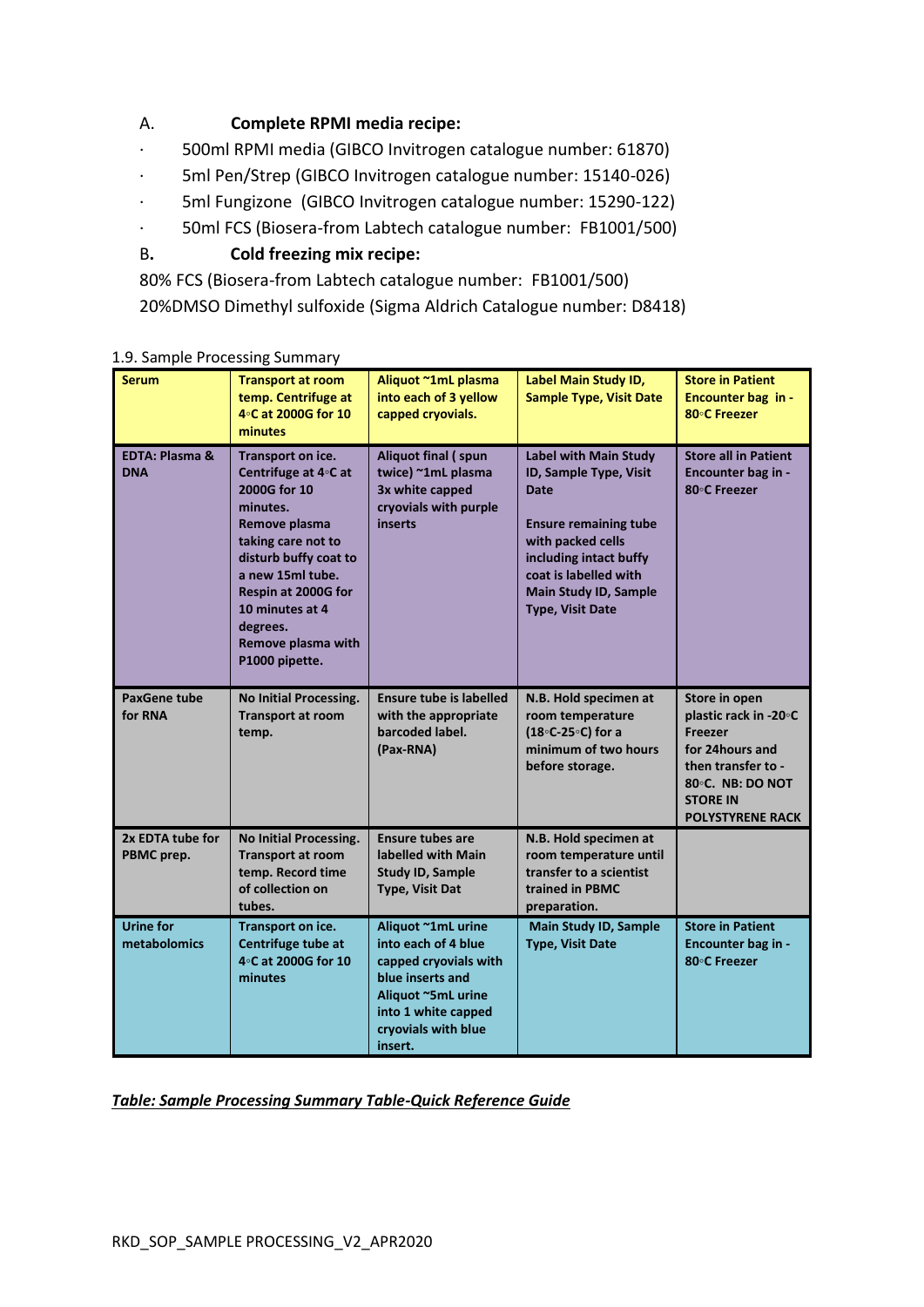# <span id="page-9-0"></span>2. Standard Operating Procedure: Sample Transportation after processing at local sites

Samples will be stored at their local hospital sites until intermittent transport to the RKD Biobank

- Samples will be transported on dry ice to ensure against freeze/thaw to maintain the integrity of the samples.
- Samples will be transported in bulk.
- The biobank technician will liaise with the local Research Nurse at the relevant sites to arrange sample pick-up.
- No samples are to be removed from the -80C freezer until the time of pick-up.
- A log of samples being transported should be provided with the specimens at the time of collection.

## <span id="page-9-1"></span>3. Standard Operating Procedure: Sample Storage at the VINE Biobank

- The specimens should reach suitable storage at the -80̊C/-20̊C freezer as soon as possible.
- All samples are barcoded at the Biobank.
- All samples stored will be checked in using the central biobank inventory system.
- All sample data are entered onto the inventory database.
- If there are any issues with the samples or data, the Biobank technician will feed this back to the research nurse to gain clarity.
- If any aliquots are removed from the freezer, they must be checked out in the data management system.
- Under normal circumstances, biobank staff only are permitted to access to the Registry samples.

## <span id="page-9-2"></span>4. S.O.P. Emergency Response in case of main Biobank Freezer malfunction.

The Biobank Freezers are monitored by the XILTRIX monitoring system. This system sends a text message and email to Mark Little and nominated research staff in the event of a power loss or if the temperature rises to above -60 degrees.

TCD freezers are no longer supported by CO2 backup.

Decant -80 Freezers are situated in the IMM Room 0.38 in the Basement. There are also some decant -30 Freezers in Room 0.44 in the basement.

At times further decant freezers may be temporarily situated on the corridor of the first floor by Freezer room 2.17 and there are at times a-80 Freezer empty or some space available in the Biobank Freezer room 1.35 Ground Floor.